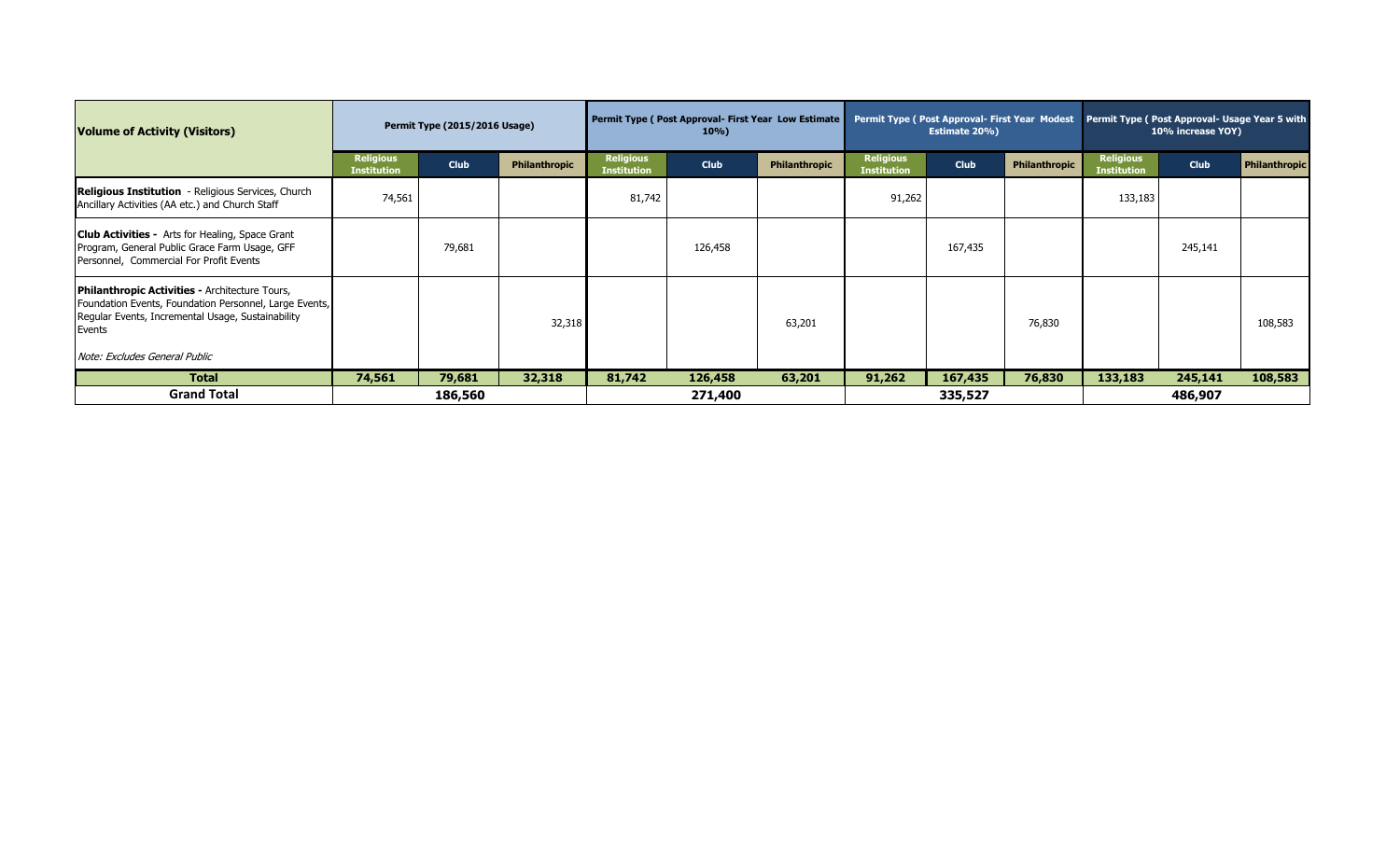|                                                                                                                                                                                                                                                                                                                                                                                                                                                                                                                                                   | Permit Type (2015/2016 Usage)          |             |               | <b>Permit Type (Post Approval- First Year</b><br>Low Estimate 10%) |             |               | <b>Permit Type (Post Approval- First Year</b><br><b>Modest Estimate 20%)</b> |             |                      | Permit Type (Post Approval- Usage Year<br>5 with 10% increase YOY) |             |                      |
|---------------------------------------------------------------------------------------------------------------------------------------------------------------------------------------------------------------------------------------------------------------------------------------------------------------------------------------------------------------------------------------------------------------------------------------------------------------------------------------------------------------------------------------------------|----------------------------------------|-------------|---------------|--------------------------------------------------------------------|-------------|---------------|------------------------------------------------------------------------------|-------------|----------------------|--------------------------------------------------------------------|-------------|----------------------|
| <b>Volume of Activity (Visitors)</b>                                                                                                                                                                                                                                                                                                                                                                                                                                                                                                              | <b>Religious</b><br><b>Institution</b> | <b>Club</b> | Philanthropic | <b>Religious</b><br><b>Institution</b>                             | <b>Club</b> | Philanthropic | <b>Religious</b><br><b>Institution</b>                                       | <b>Club</b> | <b>Philanthropic</b> | <b>Religious</b><br><b>Institution</b>                             | <b>Club</b> | <b>Philanthropic</b> |
| <b>Church Related Uses:</b>                                                                                                                                                                                                                                                                                                                                                                                                                                                                                                                       |                                        |             |               |                                                                    |             |               |                                                                              |             |                      |                                                                    |             |                      |
| <b>Grace Community Church (services only)</b> - Religious Services <i>[NOTE 1]</i>                                                                                                                                                                                                                                                                                                                                                                                                                                                                | 48,405                                 |             |               | 53,246                                                             |             |               | 58,086                                                                       |             |                      | 85,044                                                             |             |                      |
| <b>Church Ancillary</b> - Church Sponsored Events (e.g. Amazing Grace (AA meetings),<br>pickup basketball, women's morning Bible study, Alpha Series (exploring Christianity),<br>men's morning Bible study). Figures are based on 75 people each day multiplied by<br>6 days by 52 weeks. <b>[NOTE 1]</b>                                                                                                                                                                                                                                        | 23,400                                 |             |               | 25,740                                                             |             |               | 30,420                                                                       |             |                      | 44,538                                                             |             |                      |
| <b>Church Staff - 8 FTE.</b> Figures based on 5 church staff on site every day                                                                                                                                                                                                                                                                                                                                                                                                                                                                    | 1,820                                  |             |               | 1,820                                                              |             |               | 1,820                                                                        |             |                      | 2,665                                                              |             |                      |
| <b>Subtotal - Church Usage</b>                                                                                                                                                                                                                                                                                                                                                                                                                                                                                                                    | 73,625                                 |             |               | 80,806                                                             |             |               | 90,326                                                                       |             |                      | 132,247                                                            |             |                      |
| <b>Ancillary Uses - Non Church Related:</b>                                                                                                                                                                                                                                                                                                                                                                                                                                                                                                       |                                        |             |               |                                                                    |             |               |                                                                              |             |                      |                                                                    |             |                      |
| Arts for healing - Source Grace September 2016 Application                                                                                                                                                                                                                                                                                                                                                                                                                                                                                        |                                        | 855         |               |                                                                    | 941         |               |                                                                              | 1112        |                      |                                                                    | 1,627       |                      |
| Architecture Tours - Source Grace September 2016 Application - Reported 61<br>tours. 83 tours represents an annualized number. Applicant's current tour program<br>consist of daily River Walk & Tea tours (18 people) and monthly Group Architectural<br>tours (16 to 45 people). Figures are based on 25 people per tour.<br>Low Estimate - 95 total tours annually (i.e. 1 additional tour per month). Modest<br>Estimate - 107 tours annually (i.e. 2 additional tours per month).                                                            |                                        |             | 1,011         |                                                                    |             | 2,375         |                                                                              |             | 2,675                |                                                                    |             | 3,916                |
| Space Grant Program - Source Grace March 2017 Application, Tab F and<br>Applicant's Grace Farms website<br>Applicant has awarded space grants to at least 58 not-for-profits. Low Estimate -<br>Assumes 29 not-for-profits have an executive board meeting once a month with 20<br>attendees and 12 fundraising galas of 250 people. Modest Estimate - Assumes 40<br>not-for-profits have an executive board meeting once a month with 20 attendees,<br>12 fundraising galas of 250 people and 6 fundraising galas of 500 people. [NOTES<br>3 & 4 |                                        | 4,570       |               |                                                                    | 9,960       |               |                                                                              | 15,600      |                      |                                                                    | 22,840      |                      |
| <b>Foundation</b> (Prior Events) - Source Grace September 2016 Application<br>Events include Applicant's 2015/2016 programming, including concerts, conferences,<br>annual special events such as Earth Day and Winter Outing, etc.                                                                                                                                                                                                                                                                                                               |                                        |             | 12,587        |                                                                    |             | 13,846        |                                                                              |             | 16,363               |                                                                    |             | 23,957               |
| Subtotal - Church + Events                                                                                                                                                                                                                                                                                                                                                                                                                                                                                                                        | 73,625                                 | 5,425       | 13,598        | 80,806                                                             | 10,901      | 16,221        | 90,326                                                                       | 16,712      | 19,038               | 132,247                                                            | 24,467      | 27,874               |
| General Public Grace Farm Usage - Restaurant, Tea Service, Library, Walking<br>Trails, Fishing, Pickup Basketball, Open Play. Figures are based on 178 people 6 days<br>a week x 52. Source of 178 is from Applicant's November 10 2016 traffic report -<br>attendance records. The only limitations proposed for public use of Grace Farms are<br>its hours of operation (Tuesday through Saturday 10:00AM to 7:00PM and Sundays<br>Noon to 6:00PM). [NOTES 2 & 5]                                                                               |                                        | 55,536      |               |                                                                    | 61,090      |               |                                                                              | 66,643      |                      |                                                                    | 97,572      |                      |
| <b>Foundation Personnel-</b> Applicant's representations in 2012/2013 was that it had 2<br>or 3 FTE. Applicant now has 60+ personnel. Figures are based on 60 people x 6<br>days a week x 52.<br>Low estimate - assumes an additional 4 FTE; Modest estimate - assumes an<br>additional 5 FTE.                                                                                                                                                                                                                                                    | 936                                    | 18,720      | 18,720        | 936                                                                | 19,968      | 19,968        | 936                                                                          | 20,280      | 20,280               | 936                                                                | 29,692      | 29,692               |
| <b>Total</b>                                                                                                                                                                                                                                                                                                                                                                                                                                                                                                                                      | 74,561                                 | 79,681      | 32,318        | 81,742                                                             | 91,958      | 36,189        | 91,262                                                                       | 103,635     | 39,318               | 133,183                                                            | 151,732     | 57,566               |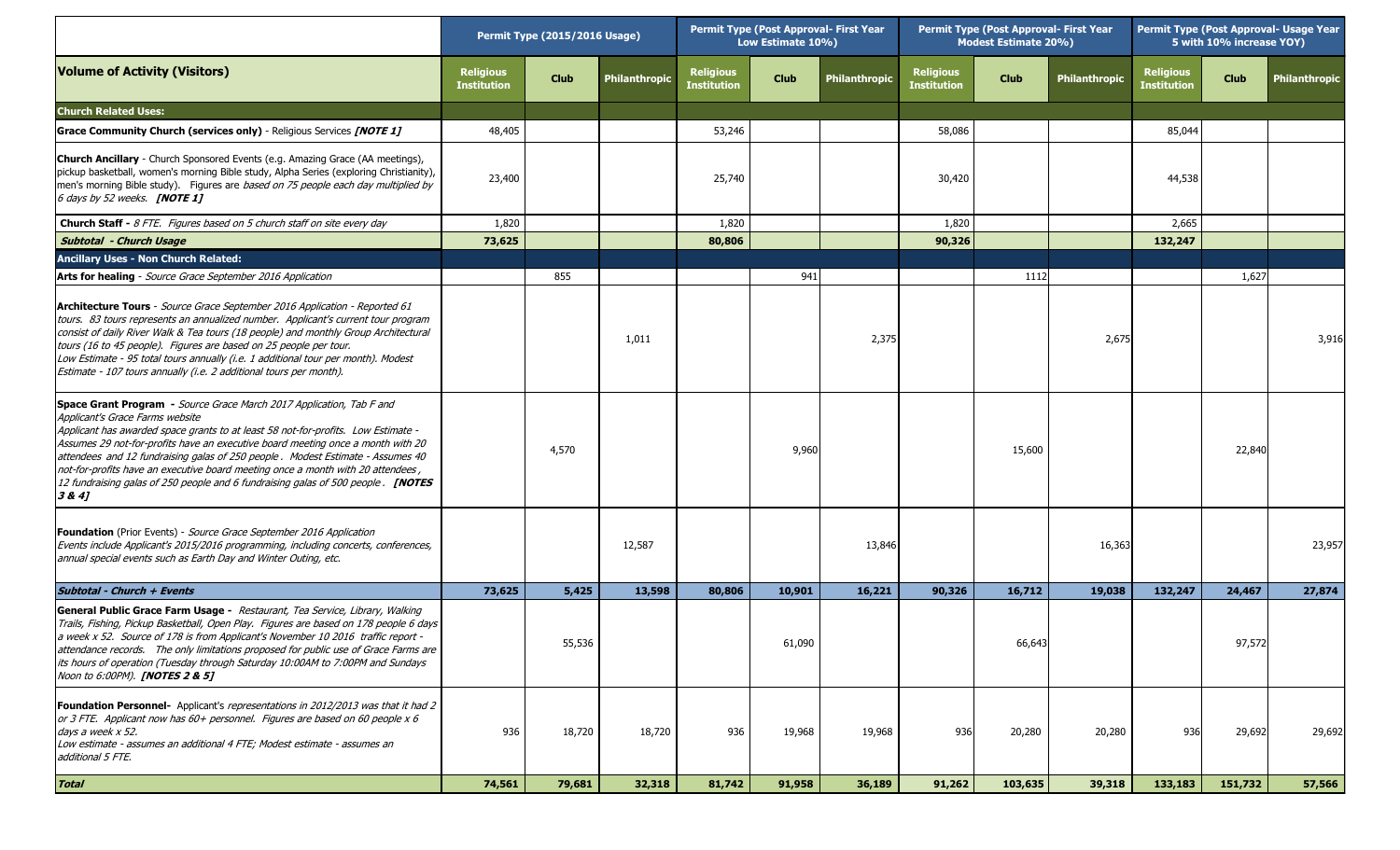|                                                                                                                                                                                                                                                                                                                                                                                                                                                                                                                                                                           | Permit Type (2015/2016 Usage)          |             |               | Permit Type (Post Approval- First Year<br>Low Estimate 10%) |             |                      | <b>Permit Type (Post Approval- First Year</b><br><b>Modest Estimate 20%)</b> |             |                      | Permit Type (Post Approval- Usage Year<br>5 with 10% increase YOY) |             |                      |
|---------------------------------------------------------------------------------------------------------------------------------------------------------------------------------------------------------------------------------------------------------------------------------------------------------------------------------------------------------------------------------------------------------------------------------------------------------------------------------------------------------------------------------------------------------------------------|----------------------------------------|-------------|---------------|-------------------------------------------------------------|-------------|----------------------|------------------------------------------------------------------------------|-------------|----------------------|--------------------------------------------------------------------|-------------|----------------------|
| <b>Volume of Activity (Visitors)</b>                                                                                                                                                                                                                                                                                                                                                                                                                                                                                                                                      | <b>Religious</b><br><b>Institution</b> | <b>Club</b> | Philanthropic | <b>Religious</b><br><b>Institution</b>                      | <b>Club</b> | <b>Philanthropic</b> | <b>Religious</b><br><b>Institution</b>                                       | <b>Club</b> | <b>Philanthropic</b> | <b>Religious</b><br><b>Institution</b>                             | <b>Club</b> | <b>Philanthropic</b> |
| <b>Additional Stated Uses Sought:</b>                                                                                                                                                                                                                                                                                                                                                                                                                                                                                                                                     |                                        |             |               |                                                             |             |                      |                                                                              |             |                      |                                                                    |             |                      |
| <b>Space Grants</b> - 58 Space grants awarded to date.                                                                                                                                                                                                                                                                                                                                                                                                                                                                                                                    |                                        |             |               |                                                             |             |                      |                                                                              |             |                      |                                                                    |             |                      |
| Low estimate - Assumes 29 organizations conduct 1 recurring event a month with 75<br>attendees in addition to their monthly executive board meeting and 12 fundraising<br>galas of 250 people.                                                                                                                                                                                                                                                                                                                                                                            |                                        |             |               |                                                             | 29,100      |                      |                                                                              | 51,000      |                      |                                                                    | 74,669      |                      |
| Modest estimate - Assumes 40 organizations conduct 1 recurring event a month with<br>100 people in addition to their monthly executive board meeting, 12 fundraising<br>galas of 250 people. <b>[NOTES 4, 7 &amp; 8]</b>                                                                                                                                                                                                                                                                                                                                                  |                                        |             |               |                                                             |             |                      |                                                                              |             |                      |                                                                    |             |                      |
| <b>Additional Space Grants - Currently the Foundation solicits additional space grants</b><br>quarterly. Figures assume 10 new space grants annually.                                                                                                                                                                                                                                                                                                                                                                                                                     |                                        |             |               |                                                             |             |                      |                                                                              |             |                      |                                                                    |             |                      |
| Low Estimate - Assumes that each new grantee conducts 4 board meetings with 20<br>people and has 2 general meetings/events with 50 people annually.                                                                                                                                                                                                                                                                                                                                                                                                                       |                                        |             |               |                                                             | 1,800       |                      |                                                                              | 3,200       |                      |                                                                    | 4,685       |                      |
| Modest Estimate - Assumes that each new grantee conducts 6 board meetings with<br>20 people and has 4 general meetings/events with 50 people annually.                                                                                                                                                                                                                                                                                                                                                                                                                    |                                        |             |               |                                                             |             |                      |                                                                              |             |                      |                                                                    |             |                      |
| Large Events - The Foundation is seeking 12 events of more than 700 persons each<br>calendar year. Figures based on 701 persons attending a one day event 12 times a<br>year.                                                                                                                                                                                                                                                                                                                                                                                             |                                        |             |               |                                                             |             | 8,412                |                                                                              |             | 8,412                |                                                                    |             | 8,412                |
| Regular Events - The Foundation has requested 24 additional sponsored events of<br>between 300 and 700 persons. Only advance notice to ZEO required. These can be<br>held 2x a month. See 2017 Management Plan.<br>Low and Modest Estimate - Figures are based on 500 people attending a one day<br>event twice a month.                                                                                                                                                                                                                                                  |                                        |             |               |                                                             |             | 12,000               |                                                                              |             | 12,000               |                                                                    |             | 17,569               |
| Incremental usage (Events less than 300 persons; no notice or approval<br><b>required).</b> Foundation sponsored programming (e.g. conferences) for its 5<br>Initiatives] - As per the application, these are events that are less than 300 persons.<br>The March 2017 Application proposes no limitation on the number of these events.<br>Low Estimate - Figures assume 12 events per year with 250 people on average with<br>each event lasting one day.<br>Modest Estimate - Figures assume 15 events with 250 people on average with each<br>event lasting two days. |                                        |             |               |                                                             |             | 3,000                |                                                                              |             | 7,500                |                                                                    |             | 10,981               |
| Sustainablity Events - Commercial for profit rentals - The Applicant is now<br>requesting to hold revenue positive events to cover its operating costs. The River<br>Building has multiple spaces that can support varying occupancies (e.g. Commons -<br>250 persons, Library - 60 persons, Lecture Hall - 42 persons, Pavilion - 30 persons,<br>Sanctuary - 700 persons, West Barn - 100 persons)                                                                                                                                                                       |                                        |             |               |                                                             | 3,600       | 3,600                |                                                                              | 9,600       | 9,600                |                                                                    | 14,055      | 14,055               |
| <b>Grand Total</b>                                                                                                                                                                                                                                                                                                                                                                                                                                                                                                                                                        | 74,561                                 | 79,681      | 32,318        | 81,742                                                      | 126,458     | 63,201               | 91,262                                                                       | 167,435     | 76,830               | 133,183                                                            | 245,141     | 108,583              |